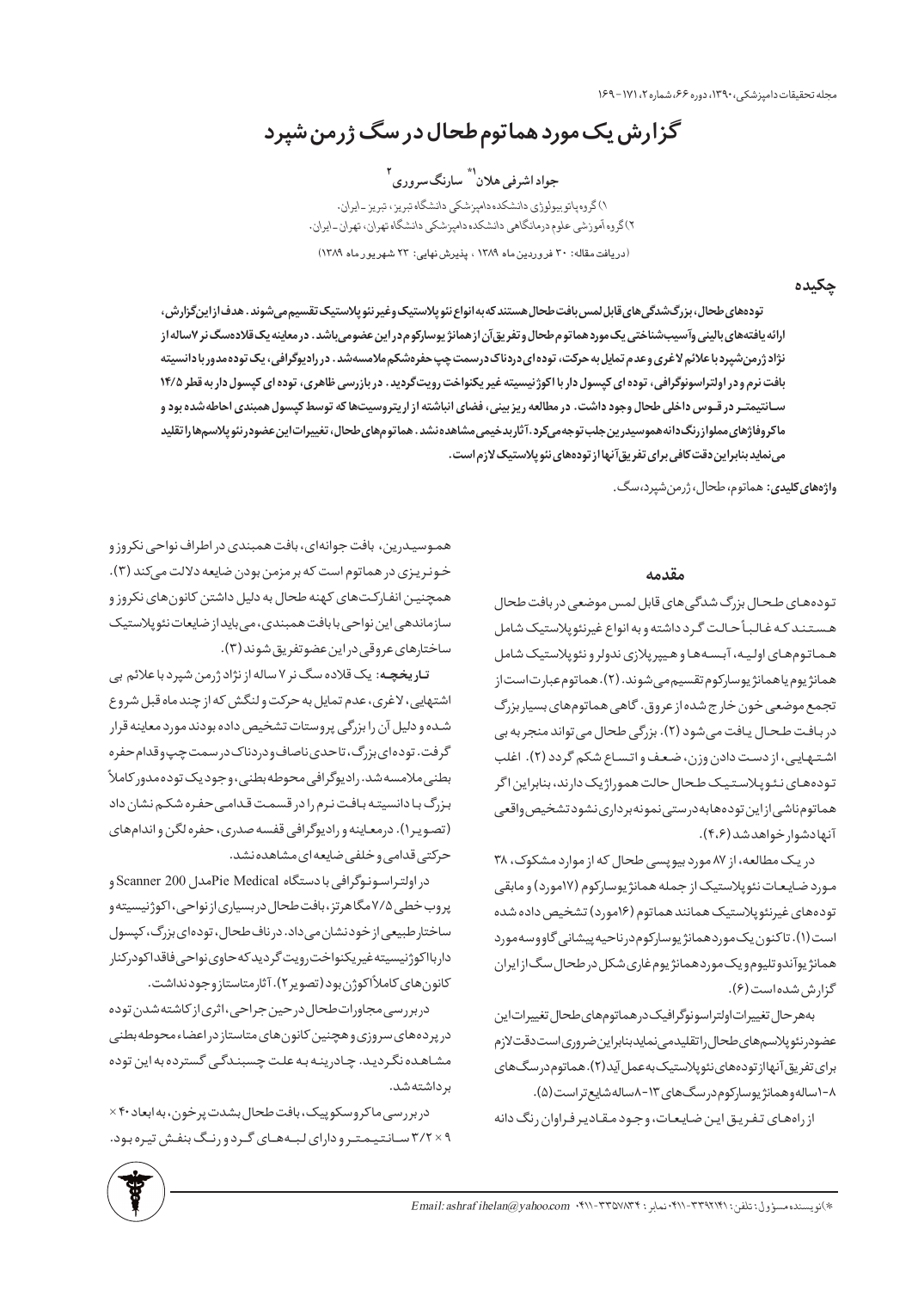

تصوير ١- راديوگراف جانبي محوطه بطني در يک قلاده سگ ژرمن شپردكه نشان دهنده یک توده کاملاً بزرگ مدور با دانسیته بافت نرم در قسمت میانی حفره شکمی می باشد.



تصوير ٢-اولتراسونوگرافي حفرهشكمي نشان دهنده پارانشيم غير طبيعي طحال بصورت رويت اكوژنيسيته غير يكنواخت وكپسول دار آن (فلش4) دركنار ساختار طبيعي بافت طحال است



تصویر ۳- هماتوم طحال در یک قلاده سگ ژرمن شپرد. پرخونی شدید همراه با برجستگی های حبابی شکل فراوان در سطح طحال، در قوس داخلی طحال تودهای بزرگ و مدور و چسبندگي وسيع به چادرينهها جلب توجه مي كند.

برجستگی های متعدد حبابی شکل در سطح کپسول این عضوجلب توجه میکرد. در قوس داخلی طحال، یک توده کروی به قطر ۱۴/۵ سانتیمتر با قوام نرم، سطح مقطع يكنواخت به رنگ قرمز تيره و كپسول همبندى متراكم مشاهده گرديد (تصوير۳) كه پس از شستشوى باسرم فيزيولوژى، حفرهای بزرگ در آن مشاهده شد که به وسیله بافت همبندی ظریفی به حفراتمتعدد تقسیم می شد. همچنین دوناحیه به رنگ قهوهای روشن، وقطرى حدود ٢و٨سانتيمتر ديده مى شد.

در مطالعه ریزبینی توده کروی، فضای انباشته از خون که توسط كپسول همبندى نسبتأضخيمى احاطه شده بودمشاهده گرديد. كپسول همبندی حالت طبیعی داشت و در آن آثار بدخیمی دیده نمی شد (تصویر۴). توده مذکور از گلبول های قرمز سالم ولیز شده، رشتههای فيبرين وكلبول هاي سفيد دژنره تشكيل شده بود (تصوير۴).

هم چنین ترومبوس های عروقی، نواحی تشکیل بافت جوانهای،



تصویر ۴- سیمای میکروسکوپیک هماتوم طحال، این توده عمدتاً از گلبول های قرمز، رشتههاي فيبرين، كپسول همبندي ضخيم و ماكروفاژهاي حاوي رنگدانه هموسيدرين (نوک پیکان) تشکیل شده اسنت (رنگ آمیزی H&E، ١٠٠×١٠٠).

كانون هايى از نكروز وخونريزي ومقادير فراوان رنگدانه هموسيدرين مشاهده شد. به نظر می رسید ضایعه نسبتاً قدیمی بوده و روند مزمنی را طی کرده باشد. آثار بدخیمی و یا ساختارهای عروقی که بر تومور خوشخیم عروق دلالت نماید وجود نداشت. برجستگی های حبابی شکل، کانون های هیپر پلازی ندولر بافت لنفاوی در این نواحی بود. توده ياد شده به عنوان هماتوم طحال تشخيص داده شد.

سگ مبتلا، ۴ ماه بعد طور ناگهانی تلف گردید. در کالبدگشایی، پرخونی و تورم شدید اندامها بویژه دستگاه گوارش، کبد و کلیهها جلب توجه می کرد. اثری از رشد مجدد توده مذکور در محل طحال یا متاستاز آن به اندام های دیگر ملاحظه نشد. نکروز گسترده حاد در لولههای ادراری درهم پیچیده نزدیک بارز بود و علت مرگ نارسایی کلیوی حاد ناشی مسموميت حاد تشخيص داده شد.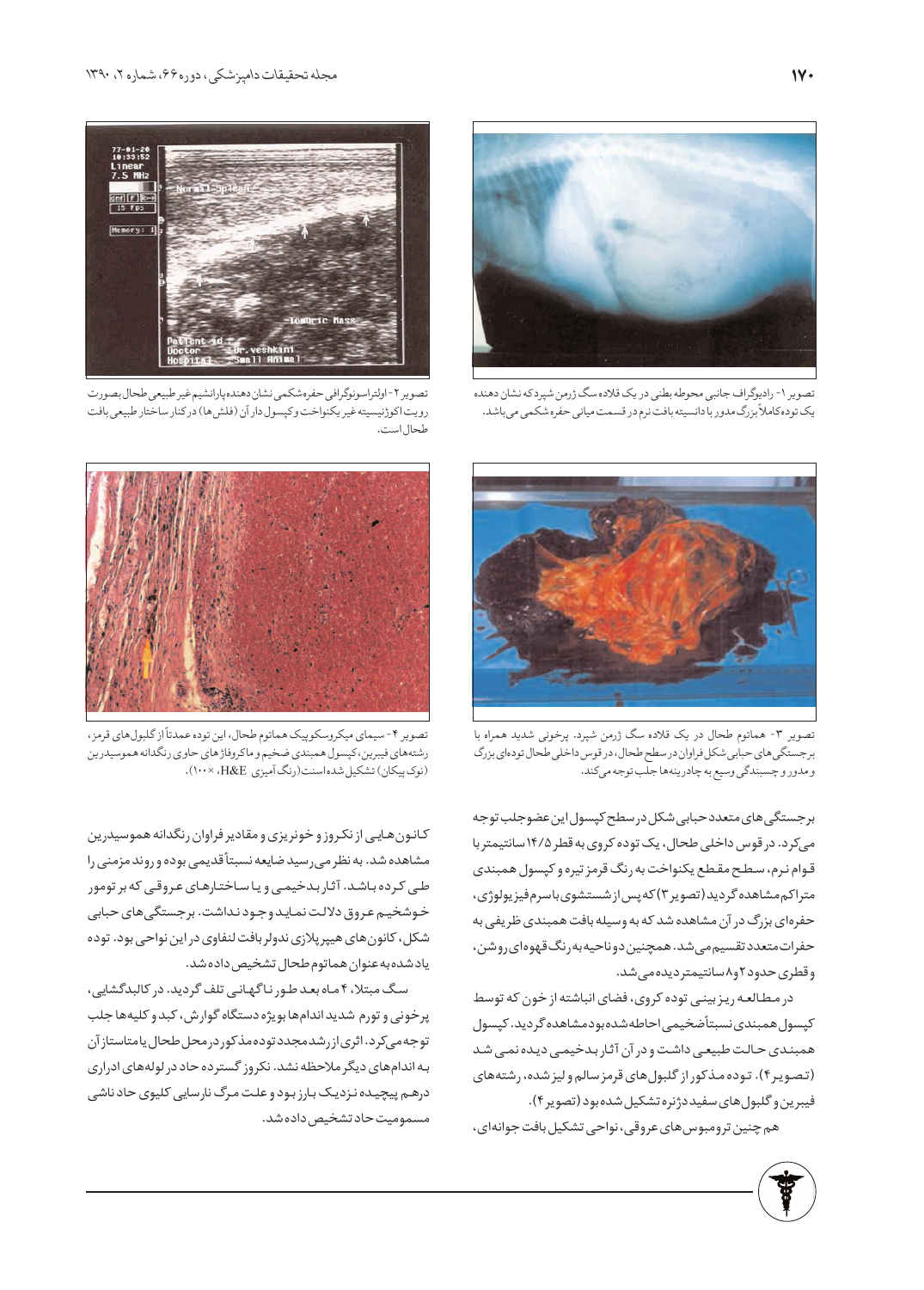## **References**

- 1. Day, N. J., Lucke, V. M., Pearson, H. (1995) A review of Pathological diagnosis made from 87 canine splenic biopsies. J. Small Anim. Pract. 36: 426-433.
- 2. Ettinger, S. J., Feldman, E. C. (2005) Textbook of Internal Veterinary Medicine, diseases of the dog and cat. (6<sup>th</sup> ed.) Elsevier/Saunders, St. Louis, USA.
- 3. Jones, T. C., Hunt, R. D., King, N. W. (1997) Veterinary Pathology. (6<sup>th</sup> ed.) Williams Wilkins, Baltimore, USA.
- 4. Maxie, M. G. (2007) Jubb, Kennedy, and Palmer's Pathology of Domestic Animals.  $(5^{th}$  ed.) Saunders/Elsevier, Edinburgh, Uk.
- 5. Prymak, C., Mckee, L. J., Goldscmidt, M. H., Glickman, L. T. (1988) Epidemiologic, clinical, pathologic and prognostic characteristics of splenic hemangiomsarcoma and splenic hematoma in dogs: 27cases (1985). J. Am. Vet. Med. Assoc. 193: 706-710.
- 6. Sohrabi-Haghdoost, I. (1991) Oncogenesis and veterinary oncology. (1<sup>st</sup> ed.) No. 2076, Tehran University publication, Tehran, Iran.